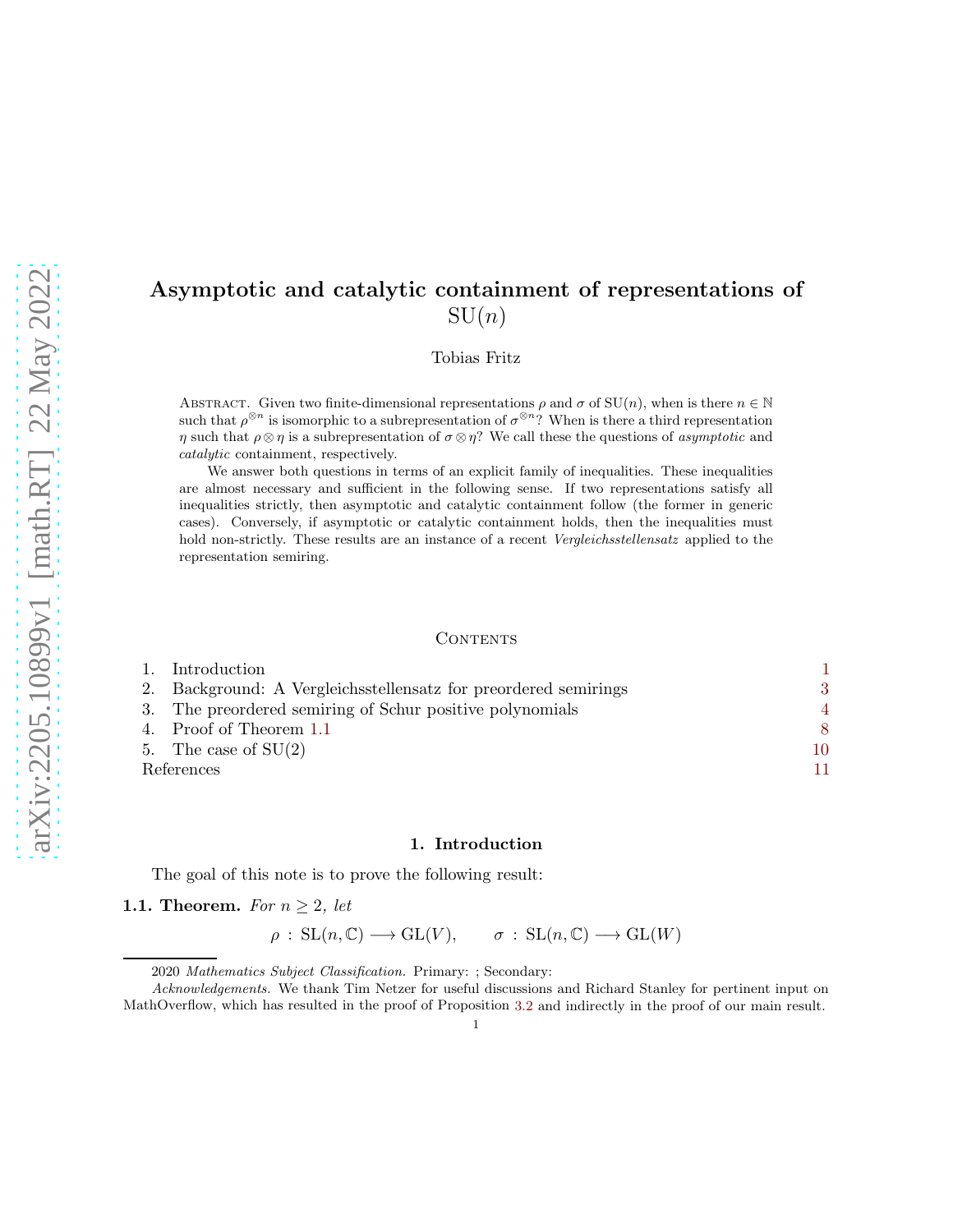<span id="page-1-6"></span><span id="page-1-3"></span>*be algebraic representations, or equivalently the unique extensions of continuous representations of* SU(n)*. Suppose that the following conditions hold:*

*(i) The associated characters* ch *satisfy*

<span id="page-1-5"></span>
$$
\mathsf{ch}_{\rho}(x) < \mathsf{ch}_{\sigma}(x) \tag{1.1}
$$

*for all*  $x \in \mathbb{R}^n_+$  *with*  $x_1 \cdots x_n = 1$ *,* 

<span id="page-1-4"></span>*(ii) For the associated weight polytopes*[1](#page-1-0) WP*, we have*

$$
WP(\rho) \subseteq int(WP(\sigma)), \tag{1.2}
$$

*where* int *denotes interior.*

*Then the following subrepresentation relations hold:*

*(a)* Catalytic*: there is a nonzero representation* η *such that*

<span id="page-1-1"></span>
$$
\rho \otimes \eta \hookrightarrow \sigma \otimes \eta. \tag{1.3}
$$

*(b)* **Asymptotic:** if  $\sigma$  *is generic, then* 

<span id="page-1-2"></span>
$$
\rho^{\otimes n} \hookrightarrow \sigma^{\otimes n} \qquad \forall n \gg 1. \tag{1.4}
$$

*Conversely, if* [\(1.3\)](#page-1-1) *holds for some nonzero*  $\eta$  *or* [\(1.4\)](#page-1-2) *holds for some*  $n \geq 1$ *, then the inequalities in [\(i\)](#page-1-3) hold at least non-strictly, and similarly for <i>[\(ii\)](#page-1-4) in the sense that*  $WP(\rho) \subseteq WP(\sigma)$ *.* 

In this theorem and throughout the paper, all of our representations are assumed finitedimensional complex, and as usual algebraic for  $SL(n, \mathbb{C})$  or equivalently continuous for  $SU(n)$ , and we will use both of these interchangeably. We say that a representation is **generic** if it contains both the trivial and the standard representation as subrepresentations.

The converse part mentioned at the end of Theorem [1.1](#page-0-1) is easy to prove. We include it mainly in order to indicate that our forward direction, which gives a sufficient condition for catalytic and asymptotic containment, is almost necessary as well: the only difference between the two directions is the strictness of the inequalities (and the genericity assumption on  $\sigma$  in the asymptotic case).

1.2. Remark. Condition [\(ii\)](#page-1-4) can be thought of as extending [\(i\)](#page-1-3) to infinity, in the sense that it is equivalent to

$$
\lim_{r \to \infty} \sqrt[r]{\mathsf{ch}_{\rho}(x^r)} < \lim_{r \to \infty} \sqrt[r]{\mathsf{ch}_{\sigma}(x^r)} \tag{1.5}
$$

for all  $x \in \mathbb{R}^n_+$  with  $x_1 \cdots x_n = 1$ , where the map  $x \mapsto x^r$  is defined componentwise.

We prove Theorem [1.1](#page-0-1) in Section [4.](#page-7-0) It follows as an application of a recent **Vergleichsstel**lensatz proven in [[4](#page-10-1)], which is a separation theorem for preordered semirings that we recall in Section [2.](#page-2-0) This application is facilitated by some preliminary considerations on Schur polynomials in Section [3.](#page-3-0) In Section [5,](#page-9-0) we present a somewhat more explicit form of Theorem [1.1](#page-0-1) as Theorem [5.1.](#page-9-1)

**1.3. Conjecture.** *Theorem [1.1](#page-0-1) holds similarly for all compact Lie groups in place of*  $SU(n)$ *.* 

<span id="page-1-0"></span><sup>&</sup>lt;sup>1</sup>Recall that the weight polytope is defined as the convex hull of all weights.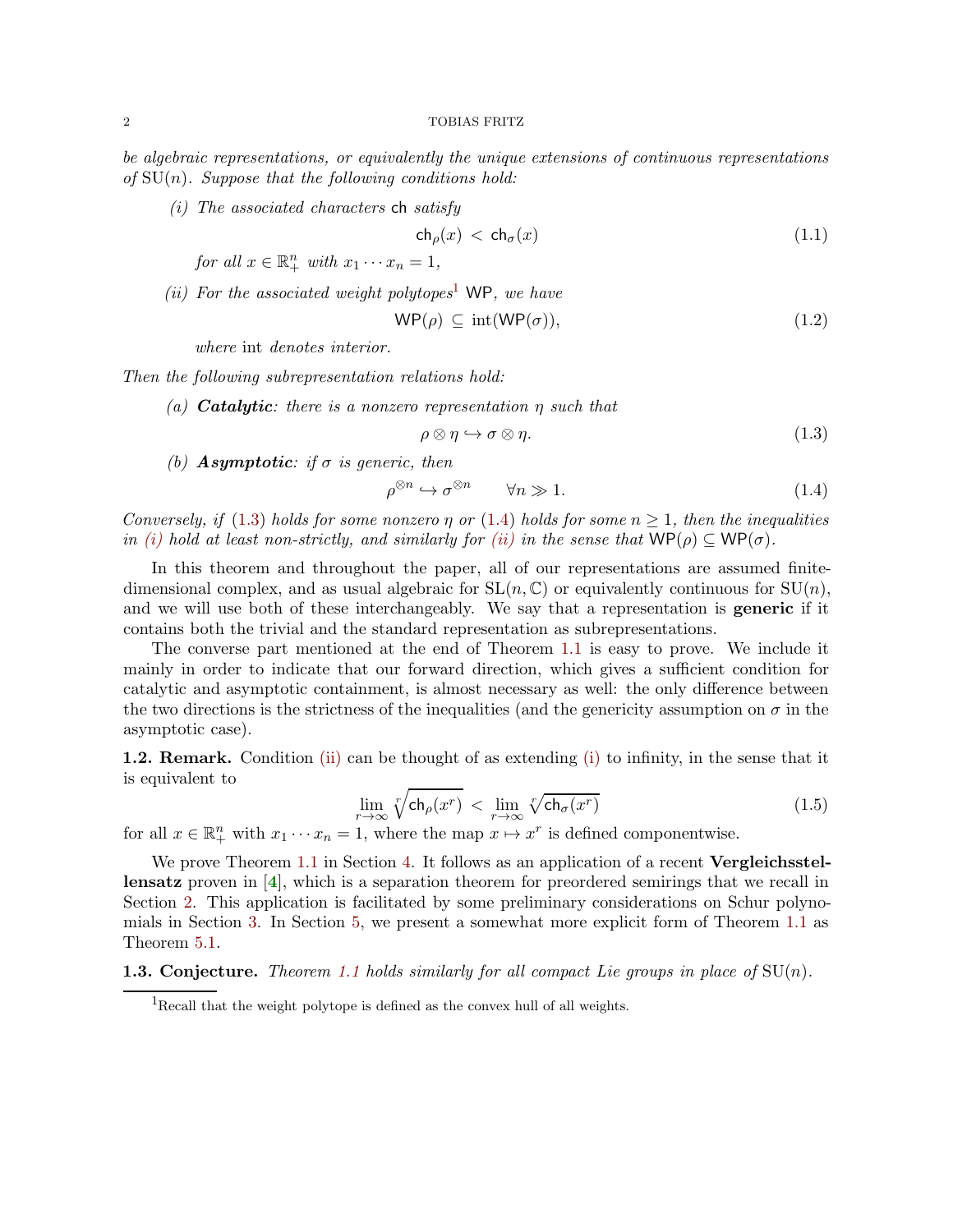<span id="page-2-5"></span>This conjecture is not completely precise yet: it is not clear to us on which set of points the corresponding inequalities [\(1.1\)](#page-1-5) will be required to hold in the case of a general compact Lie group. We expect that everything else can be generalized verbatim, and also that the application of our Vergleichsstellensatz will still go through, based on suitably generalized versions of Propositions [3.2](#page-4-0) and [3.3.](#page-4-1)

## 2. Background: A Vergleichsstellensatz for preordered semirings

<span id="page-2-0"></span>Here, we present our recent Vergleichsstellensatz  $\left[4, \text{Theorem 7.15}\right]$  $\left[4, \text{Theorem 7.15}\right]$  $\left[4, \text{Theorem 7.15}\right]$  for preordered semirings after a brief recap of the relevant definitions. Recall that a semiring is like a ring, except in that the existence of negative inverses is not required. Throughout, all of our semirings are assumed commutative.

**2.1. Definition.** A preordered semiring is a semiring S together with a preorder relation  $\leq$ *such that both addition and multiplication are monotone,*

$$
a \le b \quad \Longrightarrow \quad a + c \le b + c, \quad ac \le bc.
$$

Two especially important preordered semirings are the following:

- $\triangleright$  The nonnegative reals  $\mathbb{R}_+$  with the standard ordering and algebraic structure.
- $\rho$  The tropical reals  $\mathbb{TR}_+ := (\mathbb{R} \cup \{-\infty\}, \max, +)$  with the standard ordering.

The following definition combines the notion of power universal element introduced as [[4](#page-10-1), Definition 3.27] with the special case characterization given in [[4](#page-10-1), Lemma 3.29].

**2.2. Definition.** Let S be a preordered semiring with  $1 \geq 0$ . Then an element  $u \in S$  is **power** universal *if*  $u \geq 1$  *and for every nonzero*  $a \in S$  *there is*  $k \in \mathbb{N}$  *such that* 

$$
a \le u^k, \qquad au^k \ge 1.
$$

- <span id="page-2-4"></span>**2.3. Remark.** (i) If such S has a power universal element and  $1 \nleq 0$ , then it follows that S is both zerosumfree and has no zero divisors  $[4,$  $[4,$  $[4,$  Remark 3.36].
	- (ii) By  $u \geq 1$ , it is enough to check the power universality inequalities on a generating subset which includes the element  $2 = 1 + 1$ . This follows from the fact that the set of  $a \in S$  that satisfy the relevant conditions is closed under addition (since it contains 2) and under multiplication (obviously).

<span id="page-2-3"></span>Our Vergleichsstellensatz then reads as follows, where we restrict the present formulation to those statements that are of interest to us here.

2.4. Theorem ([[4](#page-10-1), Theorem 7.15]). *Let* S *be a preordered semiring with* 1 > 0 *and a power universal element* u. Suppose that nonzero  $a, b \in S$  satisfy the following:

- *(i)* For all monotone homomorphisms  $\phi : S \to \mathbb{R}_+$ ,  $\phi(a) < \phi(b).$  (2.1)
- *(ii)* For all monotone homomorphisms  $\psi : S \to \mathbb{TR}_+$ ,

<span id="page-2-2"></span><span id="page-2-1"></span>
$$
\psi(a) < \psi(b). \tag{2.2}
$$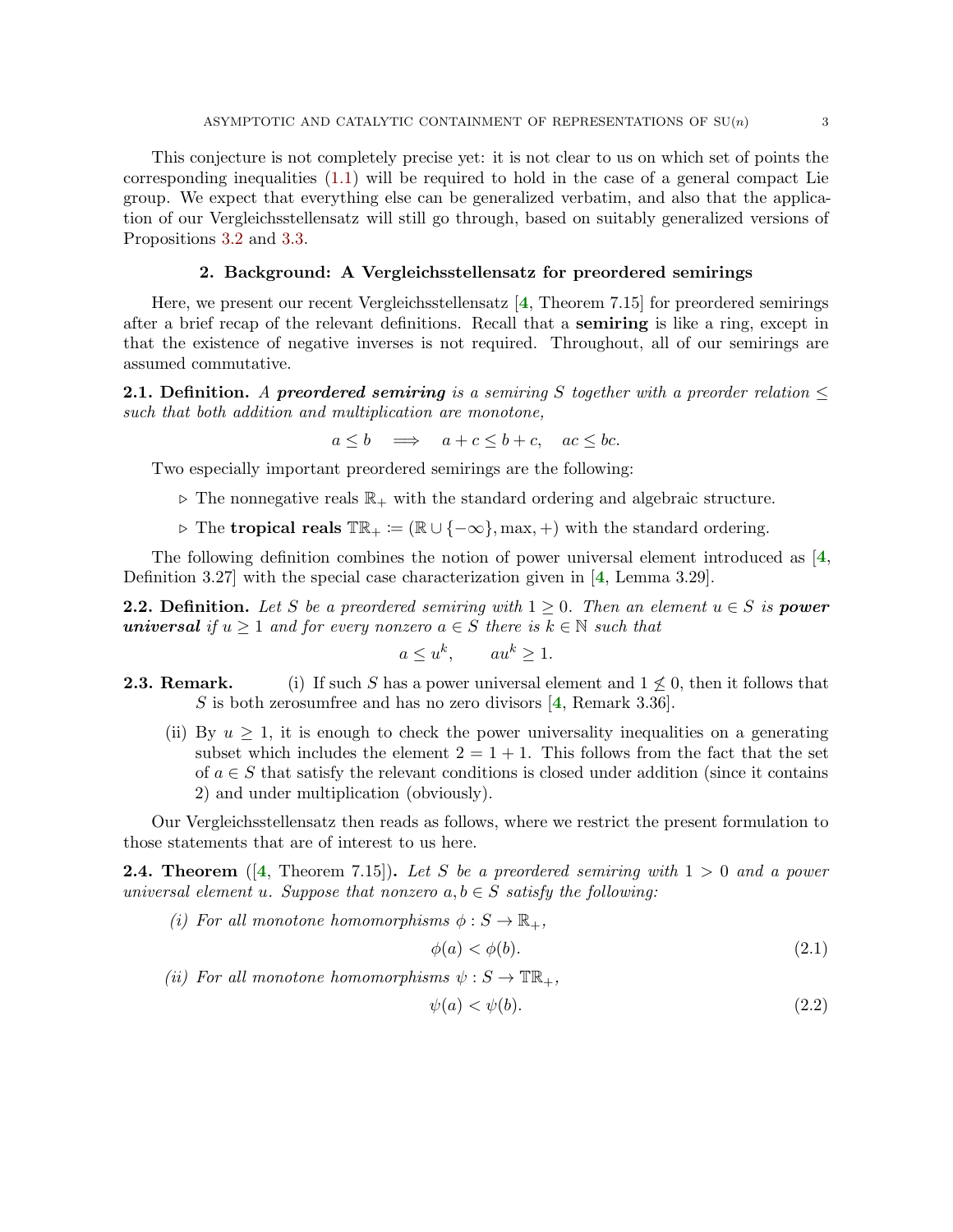<span id="page-3-5"></span>*Then also the following hold:*

 $\triangleright$  *There is nonzero*  $c \in S$  *such that* 

<span id="page-3-1"></span>
$$
ac \le bc. \tag{2.3}
$$

⊲ *If* b *is power universal as well, then*

<span id="page-3-2"></span>
$$
a^n \le b^n \qquad \forall n \gg 1. \tag{2.4}
$$

*Conversely, if* [\(2.3\)](#page-3-1) *holds for some nonzero* c *or* [\(2.4\)](#page-3-2) *holds for some*  $n \geq 1$ *, then the inequalities* [\(2.1\)](#page-2-1) *and* [\(2.2\)](#page-2-2) *hold non-strictly.*

In  $[4]$  $[4]$  $[4]$  we also gave a concrete form for a "catalyst" c as in  $(2.3)$ , but this concrete form will be of less interest to us here. A first application of a related Vergleichsstellensatz to the asymptotics of random walks on topological abelian groups has been given in [[5](#page-10-2)]. The present paper presents our second application.

## 3. The preordered semiring of Schur positive polynomials

<span id="page-3-0"></span>Fixing a number of variables  $n \in \mathbb{N}$ , we write Schurn for the semiring of Schur positive symmetric integer polynomials in n variables, preordered such that  $p \leq q$  if and only if  $q - p$  is Schur positive.

Equivalently, Schur<sub>n</sub> is the preordered semiring consisting of formal sums  $\sum_{\lambda} p_{\lambda} s_{\lambda}$  of basis elements  $s_\lambda$  indexed by partitions  $\lambda = (\lambda_1 \geq \cdots \geq \lambda_\ell > 0)$  of length  $\ell \leq n$  and with coefficients  $p_{\lambda} \in \mathbb{N}$ . These multiply via the unique bilinear extension of

<span id="page-3-3"></span>
$$
s_{\mu}s_{\nu} = \sum_{\lambda} c^{\lambda}_{\mu\nu} s_{\lambda} \tag{3.1}
$$

with Littlewood-Richardson coefficients  $c^{\lambda}_{\mu\nu}$ , and the preorder is the coefficientwise one. The unit element of Schur<sub>n</sub> is  $1 = s_{(1)}$ , the Schur polynomial associated to the empty partition. For  $0 \leq j \leq n$ , we also write  $e_j = s_{(1,...,1)}$  $j$  times for the corresponding elementary symmetric polynomial.

<span id="page-3-4"></span>**3.1. Lemma.** For every nonempty partition  $\lambda$ ,

 $s_\lambda\leq e_{1}^{|\lambda|}$  $\frac{|\lambda|}{1}$ .

PROOF. By the Pieri rule, we have  $c_{(1)\nu}^{\lambda} = 1$  if and only if  $\lambda$  arises from  $\nu$  by adding a single box, i.e. if there is a row index j such that  $j = 0$  or  $\nu_{j-1} > \nu_j$ , and

$$
\lambda_i = \begin{cases} \nu_i + 1 & \text{if } i = j, \\ \nu_i & \text{if } i \neq j. \end{cases}
$$

We now prove the claim by induction on the size of  $\lambda$ . The statement is trivial for  $\lambda = (1)$ , which is the smallest nonempty partition, since  $s_{(1)} = e_1$ . For the induction step, let  $\nu$  be such that  $\lambda$  arises from  $\nu$  by adding a single box as above. Then assuming  $s_{\nu} \leq e_1^{|\nu|}$  $j^{\nu}$  by induction hypothesis gives

$$
s_{\lambda} \le s_{\nu} e_1 \le e_1^{|\nu|+1},
$$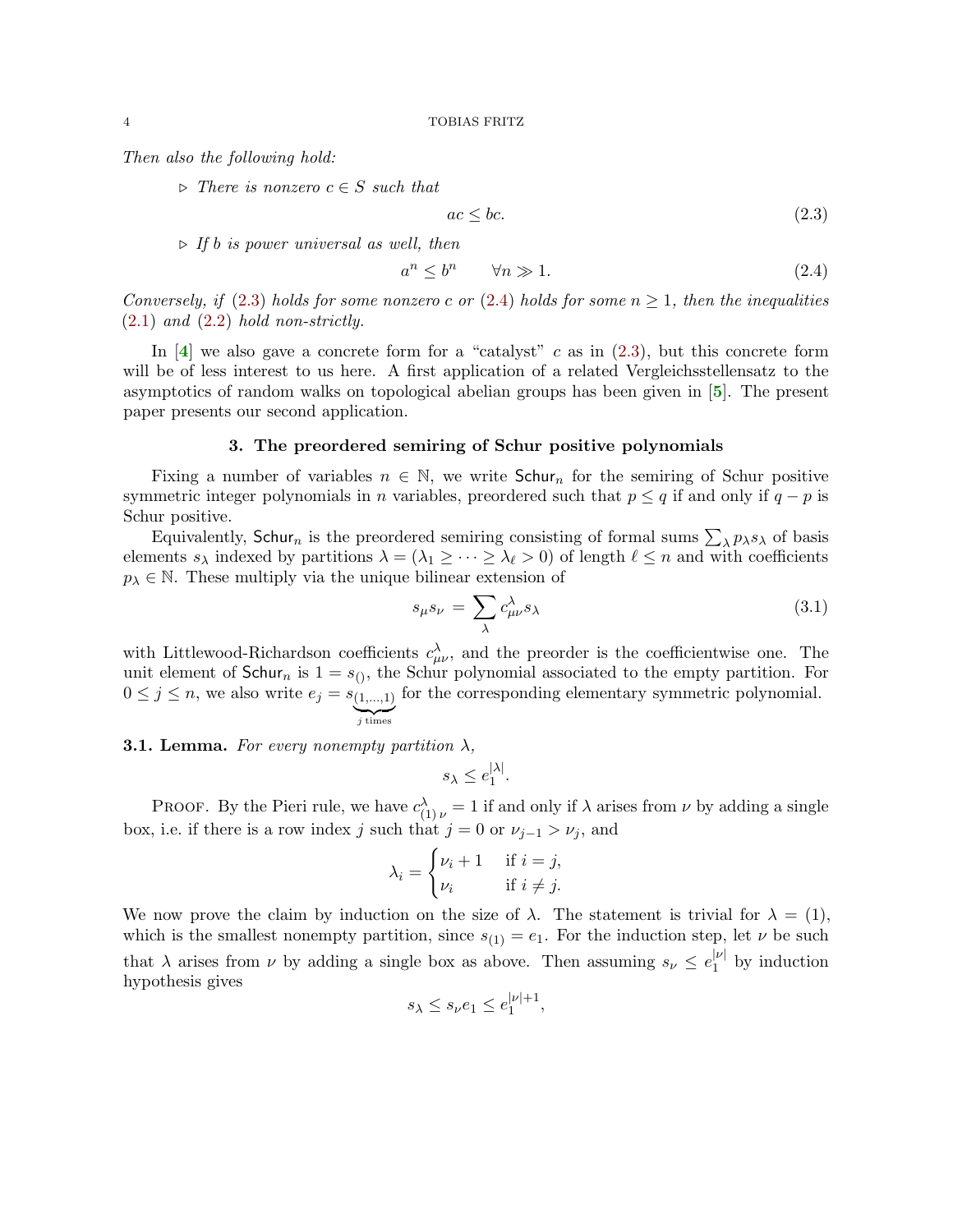<span id="page-4-4"></span>where the first inequality is by  $c_{(1) \nu}^{\lambda} = 1$ . This coincides with the claim by  $|\lambda| = |\nu| + 1$ .  $\Box$ 

<span id="page-4-0"></span>**3.2. Proposition.** The monotone homomorphisms  $Schur_n \to \mathbb{R}_+$  with trivial kernel can be *parametrized by*  $y \in \mathbb{R}^n_{>0}$  *and are given by the evaluation maps* 

Schur<sub>n</sub> 
$$
\longrightarrow \mathbb{R}_+,
$$
  
 $p \longmapsto p(y).$ 

We thank Richard Stanley for the most difficult argument in the following proof, namely the final step of establishing  $y_j \in \mathbb{R}$  based on [[1](#page-10-3)].<sup>[2](#page-4-2)</sup>

PROOF. The fact that these maps take nonnegative values and are monotone is immediate by the sum over semistandard Young tablaux formula for the Schur polynomials  $s_{\lambda}$ , and it is obvious that they are homomorphisms. Also trivial kernel is obvious by  $y_i > 0$  for all i.

Conversely, let  $\phi$ : Schur<sub>n</sub>  $\rightarrow \mathbb{R}_+$  be any monotone homomorphism with trivial kernel. With  $\Lambda_n$  the ring of symmetric polynomials in n variables, we have  $\Lambda_n = \mathsf{Schur}_n - \mathsf{Schur}_n$  as the Schur polynomials form a basis. Therefore  $\phi$  uniquely extends to a ring homomorphism  $\Lambda_n \to \mathbb{R}$ , which we also denote  $\phi$  by abuse of notation, such that  $\phi(s_\lambda) \geq 0$  for all partitions  $\lambda$  of length  $\ell(\lambda) \leq n$ . Consider now the monic single-variable real polynomial given by

$$
p(t) := \sum_{i=0}^{n} \phi(e_i) t^{n-i} = \prod_{j=1}^{n} (t + y_j),
$$

where the  $y_j$  are defined by the second equation, with the  $-y_j$  being the roots of p. These are a priori complex numbers where the non-real ones come in complex conjugate pairs. However, we claim that actually  $y_j \in \mathbb{R}_{>0}$  for all j, and that  $\phi$  is given by the evaluation homomorphism at  $y = (y_1, \ldots, y_n)$ . Starting with the latter, we have  $\phi(e_i) = e_i(y)$  for all i by Vieta's formulas, and  $\phi(f) = f(y)$  for all  $f \in \Lambda_n$  then follows by the fundamental theorem on symmetric polynomials.

It remains to be shown that  $y_j \in \mathbb{R}_{>0}$ . By a result of Aissen and Whitney  $[1, 6.]^3$  $[1, 6.]^3$  $[1, 6.]^3$  $[1, 6.]^3$ , our claim that  $p$  has real and nonpositive roots is equivalent to the Hankel matrix of its coefficients

$$
H \coloneqq \left(\phi(e_{i-j})\right)_{i,j\in\mathbb{N}}
$$

being totally positive, where our notation uses padding by zeros for the elementary symmetric polynomials with index not in  $\{0,\ldots,n\}$ . But the nonzero minors of H are all of the form  $\phi(s_{\lambda/\mu})$ by the second Jacobi-Trudi formula [[7](#page-10-4), Corollary 7.16.2], and the skew Schur polynomials  $s_{\lambda/\mu}$ are well-known to be Schur positive, giving  $\phi(s_{\lambda/\mu}) > 0$  by the trivial kernel assumption. It follows that H is indeed totally positive.

<span id="page-4-1"></span>Although we will not need this, Vieta's formulas together with the fact that the coefficients of a polynomial uniquely determine its roots also implies that  $y, y' \in \mathbb{R}^n_+$  define the same evaluation homomorphism if and only if they differ by a coordinate permutation.

 $^{2}$ See also [https://mathoverflow.net/questions/419823/nonnegativity-locus-of-schur-polynomials.](https://mathoverflow.net/questions/419823/nonnegativity-locus-of-schur-polynomials)

<span id="page-4-3"></span><span id="page-4-2"></span> ${}^{3}$ See [[2](#page-10-5)] for the proof of this result announced in [[1](#page-10-3)].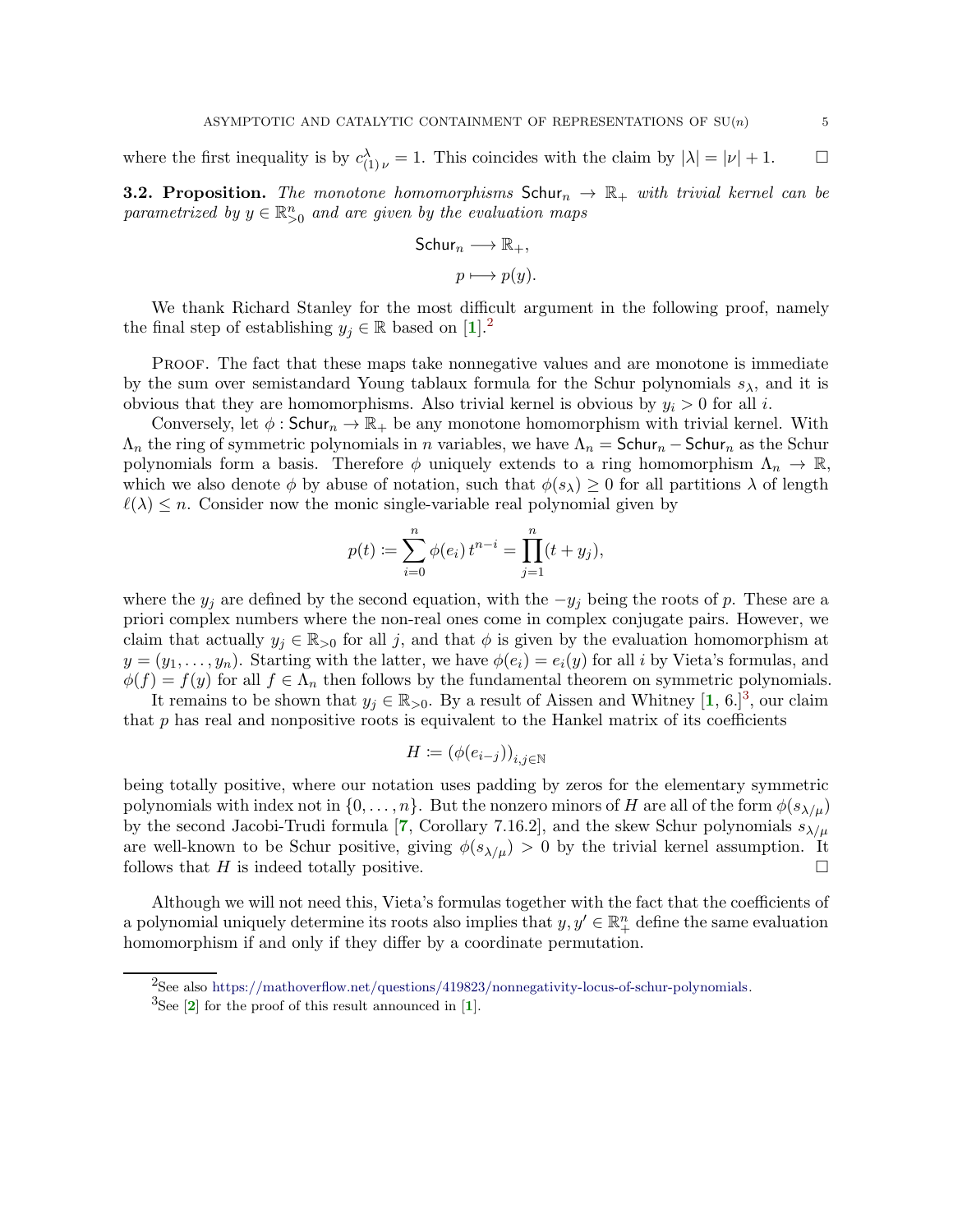<span id="page-5-2"></span>**3.3. Proposition.** The monotone homomorphisms  $Schur_n \to \mathbb{T} \mathbb{R}_+$  with trivial kernel can be  $parameterized by y \in \mathbb{R}^n$  *and are given by* 

<span id="page-5-1"></span>Schur<sub>n</sub> 
$$
\longrightarrow
$$
  $\mathbb{TR}_+,$   

$$
\sum_{\alpha \in \mathbb{N}^n} p_{\alpha} x^{\alpha} \longmapsto \max_{\alpha \in \mathbb{N}^n \; : \; p_{\alpha} \neq 0} \; \sum_{i=1}^n \alpha_i y_i.
$$
 (3.2)

In other words, these homomorphisms are given by linear maximization over the Newton polytope of p in a fixed direction specified by y. This is similar to the case of polynomial semirings [[4](#page-10-1), Example 2.9].

PROOF. We first argue that every such map, denote it  $\psi_y$ , is a monotone homomorphism with trivial kernel. Monotonicity of  $\psi_y$  is obvious, since  $p \leq q$  implies that the Newton polytope of  $p$  is contained in that of  $q$ . The fact that the Newton polytope of a product of two polynomials with nonnegative coefficients is the Minkowski sum of their Newton polytopes implies that  $\psi_y$  is multiplicative. Additivity is a consequence of the Newton polytope of a sum being the convex hull of their unions. Hence  $\psi_y$  is a monotone homomorphism, and it has trivial kernel since it takes the value  $-\infty$  only on  $p = 0$ .

Conversely, suppose that  $\psi$  : Schur<sub>n</sub>  $\rightarrow \mathbb{TR}_{+}$  is a monotone homomorphism with trivial kernel. We first make some preliminary observations.

 $\triangleright$  The dual Pieri rule [[7](#page-10-4), p. 340]: the product of a Schur polynomial  $s_\mu$  with an elementary symmetric polynomial  $e_i$  decomposes as

<span id="page-5-0"></span>
$$
s_{\mu}e_j = \sum_{\lambda} s_{\lambda},\tag{3.3}
$$

where the sum is over all partitions  $\lambda$  that can be obtained from  $\mu$  by adding j boxes in distinct rows.

 $\triangleright$  In general, applying  $\psi$  to the multiplication rule  $(3.1)$  yields

$$
\psi(s_{\mu}) + \psi(s_{\nu}) = \max_{\lambda \, : \, c_{\mu\nu}^{\lambda} \neq 0} \psi(s_{\lambda}) \tag{3.4}
$$

for all partitions  $\mu$  and  $\nu$ , where throughout we only consider partitions of length  $\leq n$ .

 $\rho \phi$  is monotone with respect to dominance ordering:

$$
\mu \leq \nu \quad \Longrightarrow \quad \psi(s_{\mu}) \leq \psi(s_{\nu}).
$$

To see this, we can assume without loss of generality that  $\mu$  is obtained from  $\nu$  by moving a single box from row i down to row  $j > i$ , meaning that  $\mu$  and  $\nu$  coincide in all rows apart from

$$
\mu_i = \nu_i - 1, \qquad \mu_j = \nu_j + 1,
$$

and  $j = i + 1$  (box moves down by one row and left by any number of columns) or  $\mu_i =$  $\mu_j$  (box moves left by one column and down any number of rows) [[3](#page-10-6), Proposition 2.3]. Then any way of adding at least  $m := \sum_{k \leq v_i} (n - v'_k)$  boxes to  $\mu$  so as to obtain a new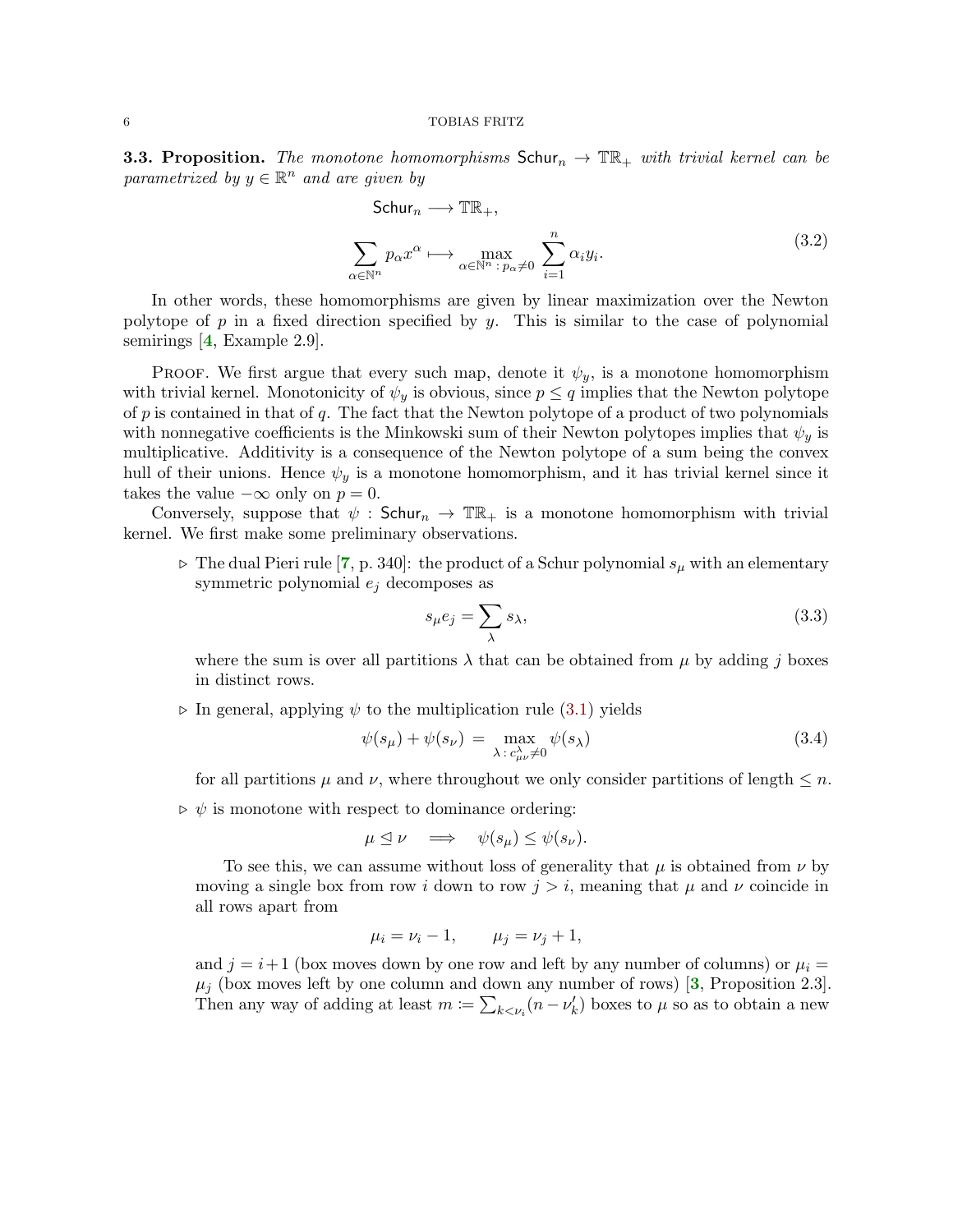<span id="page-6-5"></span>partition necessarily also adds the extra box at  $(i, \nu_i)$ . By repeated application of the Pieri rule, it follows that every Schur polynomial that occurs in the expansion of  $s_{\mu}e_{1}^{m}$ also occurs in the expansion of  $s_{\nu}e_1^m$ . Applying  $\psi$  to this statement gives

$$
\psi(s_{\mu}) + m\psi(e_1) \leq \psi(s_{\nu}) + m\psi(e_1),
$$

and hence also the desired  $\psi(s_\mu) \leq \psi(s_\nu)$ .

 $\triangleright$  Every partition  $\lambda$  is dominance maximal among the terms that appear in the Schur polynomial expansion of

$$
\prod_{j=1}^{\lambda_1} e_{\lambda'_j}.
$$

Indeed this follows by the known explicit formula in terms of Kostka numbers  $[6,$  $[6,$  $[6,$  Theorem 7.13] together with the standard dominance criterion for when Kostka numbers are nonzero [[7](#page-10-4), Proposition 7.10.5].

 $\triangleright$  For every  $\lambda$ ,

<span id="page-6-3"></span>
$$
\psi(s_{\lambda}) = \sum_{j=1}^{\lambda_1} \psi(e_{\lambda'_j}). \tag{3.5}
$$

This is a direct consequence of the previous two items and the homomorphism properties of  $\psi$ .

 $\triangleright$  For all  $j=1,\ldots,n,$ <sup>[4](#page-6-0)</sup>

<span id="page-6-2"></span>
$$
\psi(e_{j+1}) + \psi(e_{j-1}) \le 2\psi(e_j). \tag{3.6}
$$

Indeed by [\(3.3\)](#page-5-0), every term in the Schur polynomial expansion of  $e_{i-1}e_{i+1}$  also appears in the Schur polynomial expansion of  $e_j e_j$ . (In fact  $e_j e_j = e_{j-1} e_{j+1} + s_{(2,\ldots,2)}$ .)

To start the main argument, for every  $f \in Schur_n$  we have the unique decomposition into Schur polynomials

$$
f = \sum_{\lambda} f_{\lambda} s_{\lambda}
$$

with coefficients  $f_{\lambda} \in \mathbb{N}$ . Hence for the actual claim, for a given  $\psi : \mathsf{Schur}_n \to \mathbb{TR}_+$  it is enough to show that there is  $y \in \mathbb{R}^n$  such that

<span id="page-6-4"></span>
$$
\psi(s_{\lambda}) = \psi_y(s_{\lambda}) \tag{3.7}
$$

for all  $\lambda$ . To this end, for every  $j = 1, \ldots, n$  we put<sup>[5](#page-6-1)</sup>

$$
y_j := \psi(e_j) - \psi(e_{j-1}),
$$

<sup>&</sup>lt;sup>4</sup>We again use the conventions  $e_0 = 1$  and  $e_{n+1} = 0$ .

<span id="page-6-1"></span><span id="page-6-0"></span><sup>5</sup>Note that this is where the assumption that  $\psi$  has trivial kernel comes in: it guarantees  $\psi(e_{j-1}) > -\infty$ .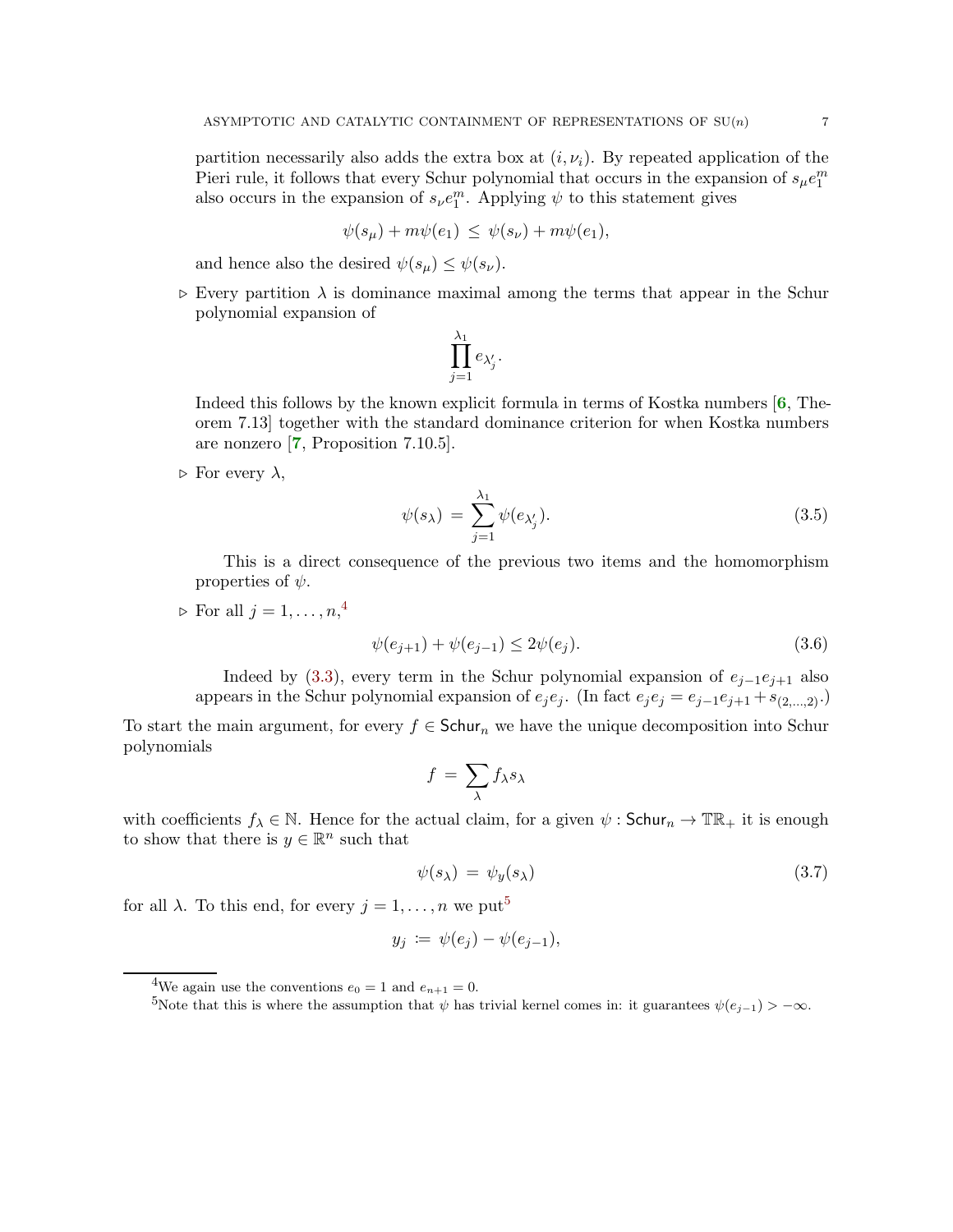<span id="page-7-1"></span>where the second term vanishes for  $j = 1$  since  $e_0 = 1$ . We then have  $y_1 \geq \cdots \geq y_n$  thanks to [\(3.6\)](#page-6-2), and

$$
\psi(e_j) = \sum_{i=1}^j y_i \tag{3.8}
$$

by definition. By the sum over semistandard Young tablaux formula for  $s_{\lambda}$ , we can evaluate  $\psi_y(s_\lambda)$  directly using the definition [\(3.2\)](#page-5-1). Because of  $y_1 \geq \cdots \geq y_n$ , the Young tablaux that attains the maximum is the minimal one, namely the one in which the i'th row is filled with only *i*'s for every  $i = 1, \ldots, \ell(\lambda)$ , so that

$$
\psi_y(s_\lambda) = \sum_{i=1}^{\ell(\lambda)} \lambda_i y_i.
$$

But then by the definition of the  $y_i$  and  $(3.5)$ , we have

$$
\psi_y(s_\lambda) = \sum_{i=1}^{\ell(\lambda)} \lambda_i(\psi(e_i) - \psi(e_{i-1})) = \sum_{i=1}^{\ell(\lambda)} (\lambda_i - \lambda_{i+1})\psi(e_i) = \sum_{j=1}^{\lambda_1} \psi(e_{\lambda'_j}) = \psi(s_\lambda),
$$

where the second to last equation is elementary and the last one is by [\(3.5\)](#page-6-3). This proves the desired  $(3.7)$ .

**3.4. Remark.** Our Theorem [2.4](#page-2-3) does not directly apply to  $Schur_n$  (or equivalently to the representation theory of  $GL(n, \mathbb{C})$ , since  $Schur_n$  does not have a power universal element: there is no u such that  $e_1u^k \geq 1$  for any k, because expanding the left-hand side into Schur polynomials does not produce any constant terms. This is analogous to a polynomial semiring like  $\mathbb{R}_+[x]$  not having a power universal element [[4](#page-10-1), Example 3.37].

# 4. Proof of Theorem [1.1](#page-0-1)

<span id="page-7-0"></span>We write  $\mathsf{Rep}(\mathrm{SU}(n))$  for the set of isomorphism classes of representations, considered as a semiring with respect to direct sum as addition and tensor product as multiplication. It is preordered with respect to containment of representations (up to isomorphism).

Next, we will identify  $\mathsf{Rep}(\mathrm{SU}(n))$  with a preordered semiring constructed from  $\mathsf{Schur}_n$ . We write

$$
T_n := \{ x \in \mathbb{C}^n \mid x_1 \cdots x_n = 1 \} = \{ x \in \mathbb{C}^n \mid e_n(x) = 1 \},
$$

and identify this variety with the maximal torus of  $SL(n, \mathbb{C})$  consisting of the diagonal matrices. Let now Schur<sub>n</sub><sup>S</sup> be the semiring obtained by quotienting Schur<sub>n</sub> by the semiring congruence generated by

$$
e_n \sim 1.
$$

Under the isomorphism Rep(GL(n,  $\mathbb{C}$ ))  $\cong$  Schur<sub>n</sub>, this identifies the determinant representation with the trivial representation.

4.1. Lemma. *Considering every*  $f \in$  Schur $_n^S$  *as a function on*  $T_n$  *identifies* Schur $_n^S$  *with a subsemiring of the ring of regular functions on*  $T_n$ .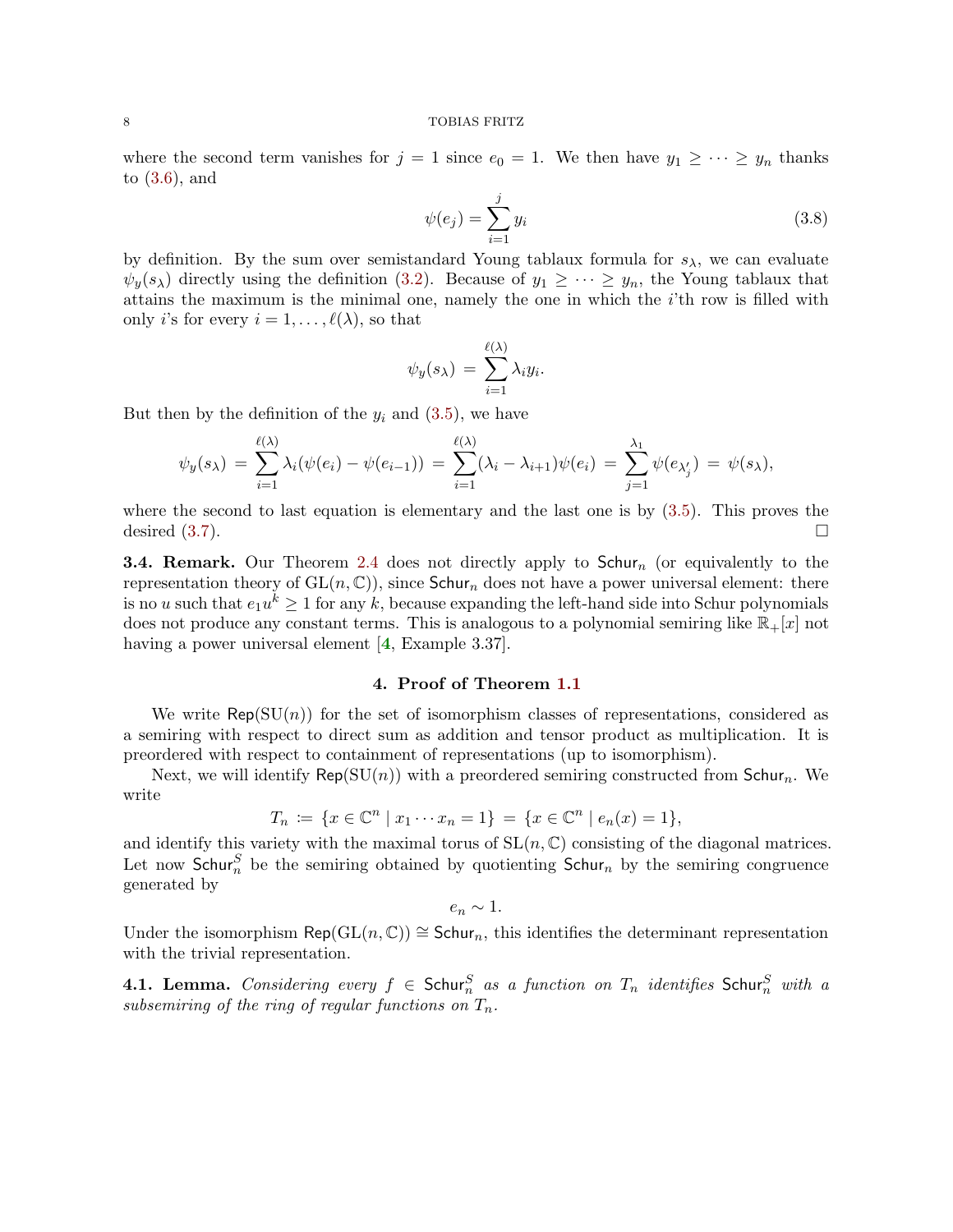PROOF. Since  $e_n = \prod_{i=1}^n x_i$  evaluates to 1 on  $T_n$ , we have a well-defined homomorphism from Schur<sup>S</sup> to the regular functions on  $T_n$ . To prove its injectivity, suppose that  $f|_{T_n} = g|_{T_n}$  for representatives  $f, g \in Schur_n$ . Then we have a symmetric polynomial  $h := f - g$  that vanishes on  $T_n$ . The fundamental theorem on symmetric polynomials now implies that h is a multiple of the elementary symmetric polynomial  $e_n = s_{(1,...,1)}$ .

**4.2. Lemma.** Schur<sup>S</sup> is a preordered semiring with  $p ≤ q$  if and only if  $q-p$  has a Schur positive *representative.*

Proof. Obvious.

<span id="page-8-0"></span>We henceforth consider  $Schur_n^S$  as a preordered semiring. The following standard result then summarizes the well-understood representation theory in type  $A_{n-1}$ .

**4.3. Proposition.** Associating to every representation  $\rho : SL(n, \mathbb{C}) \to GL(V)$  the regular func*tion on*  $T_n$  *given by* 

$$
\mathsf{ch}_{\rho}(x_1,\ldots,x_n) \coloneqq \operatorname{tr}(\rho(\operatorname{diag}(x_1,\ldots,x_n))) \tag{4.1}
$$

 $defines$  an isomorphism of preordered semirings  $\mathsf{Rep}(\mathrm{SU}(n)) \stackrel{\cong}{\longrightarrow} \mathsf{Schur}_n^S$ .

Of course, the inverse isomorphism is given by decomposing a Schur positive polynomial  $p$ into Schur polynomials,  $p = \sum_{\lambda} p_{\lambda} s_{\lambda}$ , constructing the direct sum of the associated irreducibles with multiplicities  $p_{\lambda}$ , and noting that this is well-defined on  $\mathsf{Schur}_n^S$ .

<span id="page-8-1"></span>**4.4. Lemma.**  $u \coloneqq 1 + e_1$  is power universal in Schur<sub>n</sub>.

This is equivalent to the standard representation-theoretic fact that every (not necessarily) irreducible representation is contained in a tensor power of the direct sum of the trivial and the standard representation. We nevertheless offer a proof for completeness.

PROOF. By Remark [2.3,](#page-2-4) it is enough to verify the relevant inequalities  $a \leq u^k$  and  $au^k \geq 1$ on  $a = 2$  and on  $a = s_\lambda$  for any partition  $\lambda$ . Starting with the latter, in Schur<sub>n</sub> we have  $s_\lambda \leq e_1^{|\lambda|}$ 1 by Lemma [3.1,](#page-3-4) and hence also  $s_\lambda \leq u^{|\lambda|}$  in Schur<sub>n</sub>. For the lower bound, we have  $e_n^{\lambda_1} \leq s_\lambda e_1^k$  with  $k = \sum_{i=1}^{n} (\lambda_i - \lambda_1)$  by the dual Pieri rule, since every term in the Schur polynomial expansion on the left-hand side also appears on the right-hand side. This proves the relevant inequality in  $\mathsf{Schur}^S_n$ .

Concerning 2, note that  $e_n \n\t\leq e_1^n$  gives the upper bound  $2 = 1 + e_n \n\t\leq u^n$  in Schur<sub>n</sub>. The lower bound  $2 \geq 1$  is trivial.

The main part of the proof is now straightforward boilerplate:

PROOF OF THEOREM [1.1.](#page-0-1) Using Proposition [4.3,](#page-8-0) we work with  $Schur_n^S$  instead of  $\mathsf{Rep}(SU(n)).$  By Lemma [4.4,](#page-8-1) we know that every element that corresponds to a generic representation is power universal.

The proof is then completed by the following observations:

 $\triangleright$  The monotone homomorphisms  $Schur_n^S \to \mathbb{R}_+$  correspond to the evaluation maps at  $x \in T_n$ . Indeed this is an immediate consequence of Proposition [3.2](#page-4-0) together with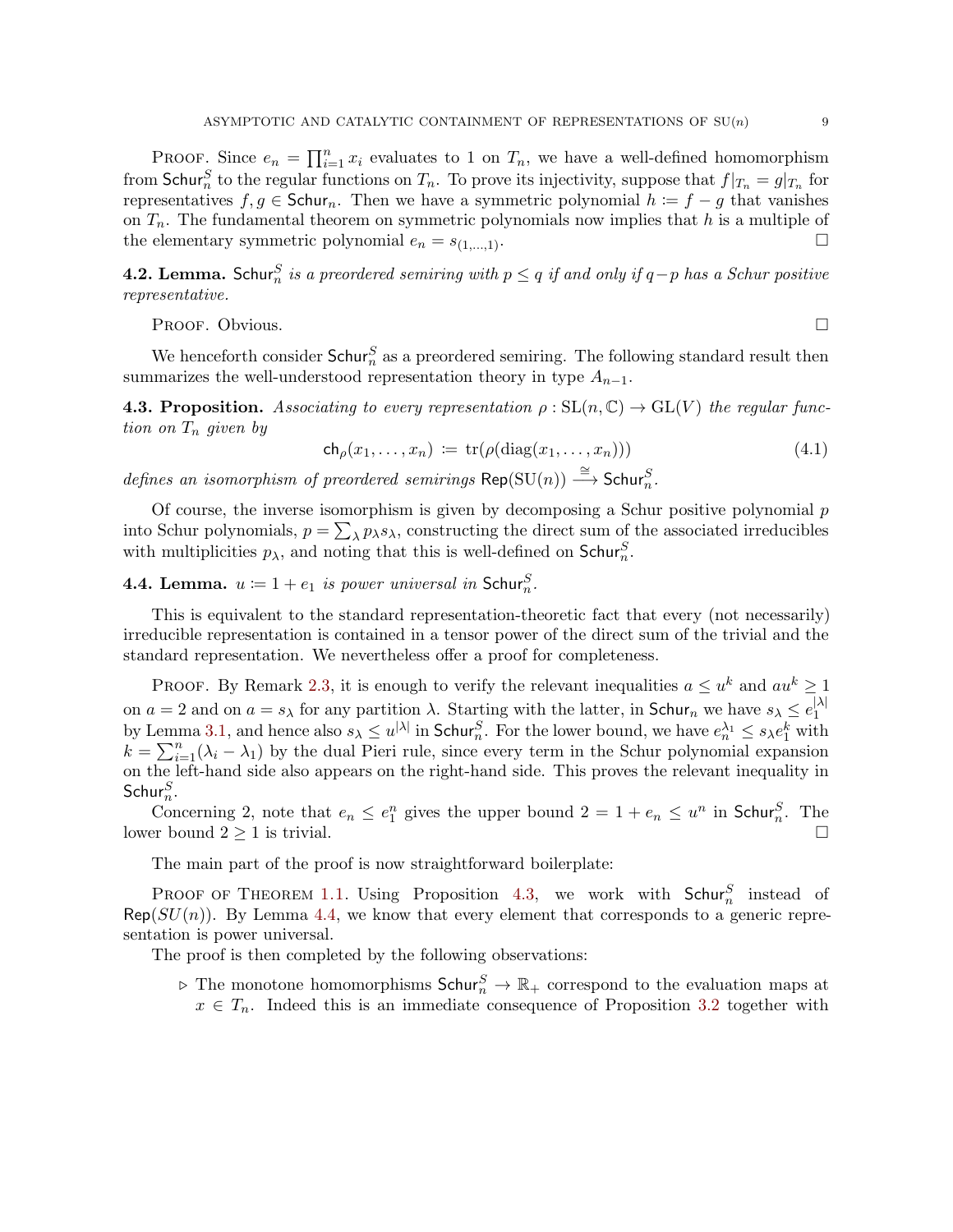the definition of  $Schur_n^S$  as the quotient of  $Schur_n$  by  $e_n \sim 1$ , and noting that every such homomorphism necessarily has trivial kernel by the existence of a power universal element.

 $\triangleright$  Proposition [3.2](#page-4-0) tells us that the monotone homomorphisms Schur<sub>n</sub>  $\rightarrow \mathbb{TR}_{+}$  are given by linear optimization over the Newton polytope in a fixed direction  $y \in \mathbb{R}^n$ . Such a homomorphism descends to  $\textsf{Schur}_n^S$  if and only if  $\sum_i y_i = 0$ . Under the isomorphism  $\mathsf{Schur}_n^S \cong \mathsf{Rep}(SU(n)),$  these homomorphisms correspond exactly to the linear optimization over the weight polytope. This produces condition [\(ii\)](#page-1-4) upon noting that linear optimization over one polytope is strictly dominated by linear optimization over a second one in all directions if and only if the first is contained in the interior of the second.

## 5. The case of  $SU(2)$

<span id="page-9-0"></span>It is worth considering the case  $n = 2$  in a bit more detail, since there the conditions of Theorem [1.1](#page-0-1) take a more explicit form. We identify representations of  $SU(2)$  with their multiplicities. These are maps  $m : \mathbb{N}_{\geq 0} \to \mathbb{N}$ , assigning to each  $d > 0$  the multiplicity of the irreducible representation of dimension d.

# <span id="page-9-1"></span>5.1. Theorem. *Let*

$$
\rho: SU(2) \to GL(V), \qquad \sigma: SU(2) \to GL(W)
$$

<span id="page-9-6"></span>*be continuous representations with multiplicity maps*  $m_{\rho}$ ,  $m_{\sigma}$ :  $\mathbb{N}_{>0}$   $\rightarrow$   $\mathbb{N}$ *. Suppose that the following conditions hold:*

$$
(i') \text{ For all } \alpha \in [0, \infty),
$$

<span id="page-9-4"></span>
$$
\sum_{d \in \mathbb{N}_{>0}} \mathsf{m}_{\rho}(d) \frac{\sinh(\alpha d)}{\sinh(\alpha)} < \sum_{d \in \mathbb{N}_{>0}} \mathsf{m}_{\sigma}(d) \frac{\sinh(\alpha d)}{\sinh(\alpha)} \tag{5.1}
$$

<span id="page-9-7"></span>*(ii')*

<span id="page-9-5"></span>
$$
\max\{d \in \mathbb{N}_{>0} \mid \mathsf{m}_{\rho}(d) > 0\} < \max\{d \in \mathbb{N}_{>0} \mid \mathsf{m}_{\sigma}(d) > 0\}.\tag{5.2}
$$

*Then the following subrepresentation relations hold:*

*(a)* Catalytic*: there is a nonzero representation* η *such that*

<span id="page-9-2"></span>
$$
\rho \otimes \eta \hookrightarrow \sigma \otimes \eta. \tag{5.3}
$$

*(b)* Asymptotic*: if* σ *is generic, then*

<span id="page-9-3"></span>
$$
\rho^{\otimes n} \hookrightarrow \sigma^{\otimes n} \qquad \forall n \gg 1. \tag{5.4}
$$

*Conversely, if* [\(5.3\)](#page-9-2) *holds for some nonzero*  $\eta$  *or* [\(5.4\)](#page-9-3) *holds for some*  $n \geq 1$ *, then the inequalities in* [\(5.1\)](#page-9-4) *and* [\(5.2\)](#page-9-5) *hold at least non-strictly.*

For  $\alpha = 0$ , the inequality [\(5.1\)](#page-9-4) needs to be understood in terms of L'Hôpital's rule, which makes it equivalent to

$$
\dim(\rho) < \dim(\sigma).
$$